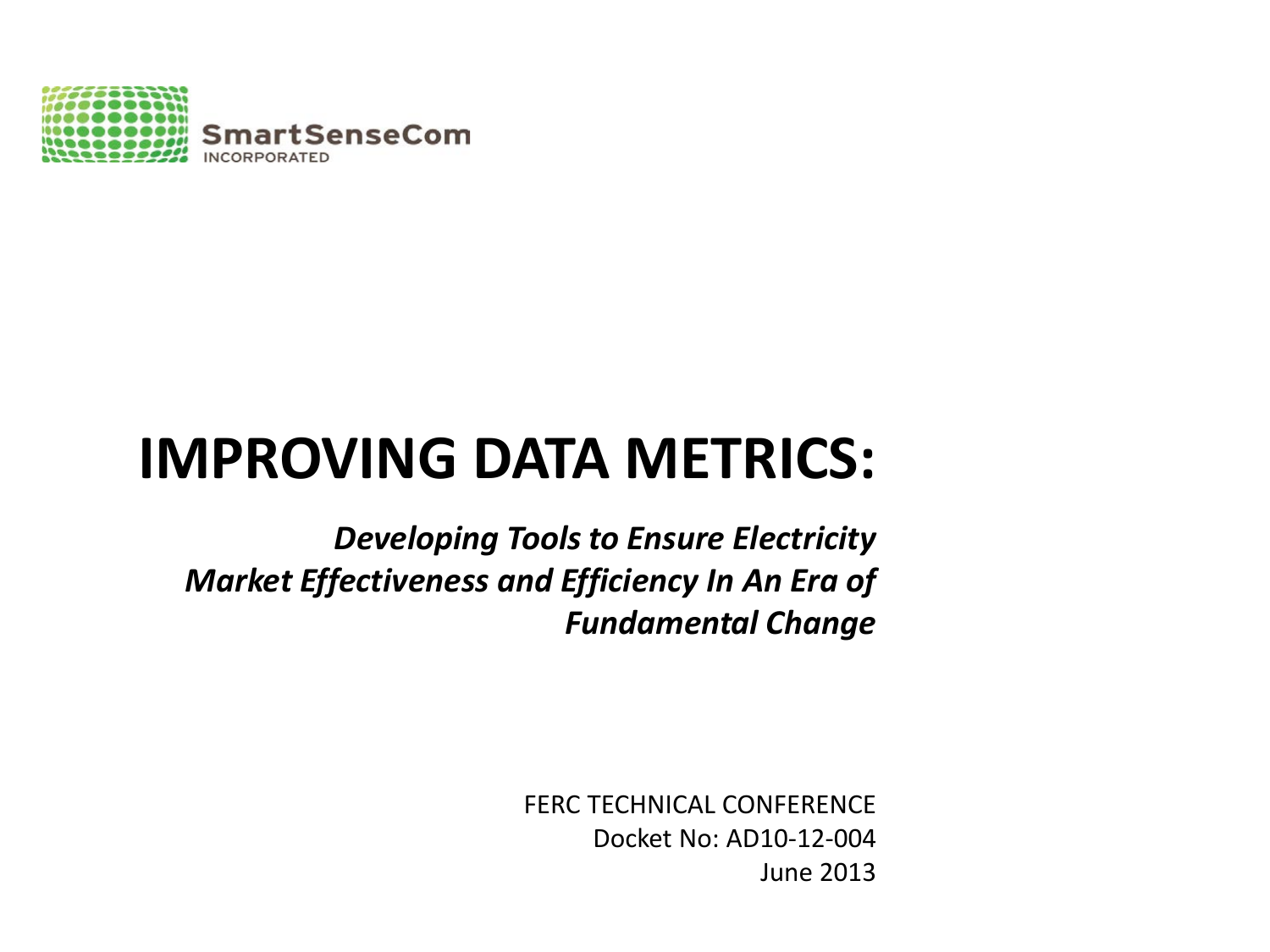# *The Need*

- Electricity market assessment and management requires
- Understanding the operating constraints of the Grid, being able to realistically forecast its ability to respond to changing circumstances and requirements, which
- Enables efficient allocation of generation and transmission resources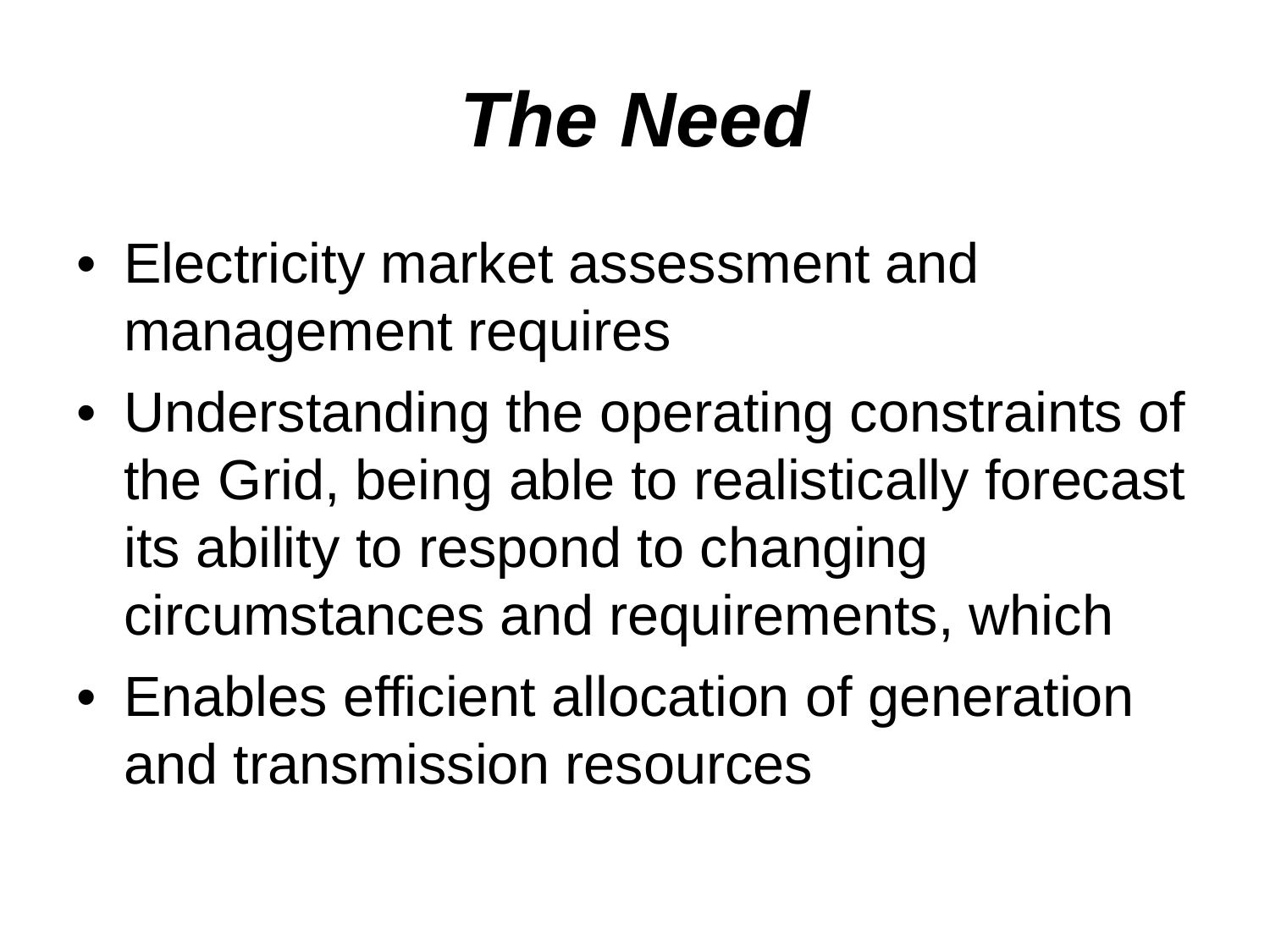# *The Challenge*

- The Grid has a decreasing tolerance for error, which means a lower tolerance for poor data quality both in terms of
	- Measurement Error
	- Timeliness (Speed)
- Since Public Policy and Regulation are key drivers of the changes which are lowering tolerances, regulation needs to pay attention to and begin to establish metrics for data quality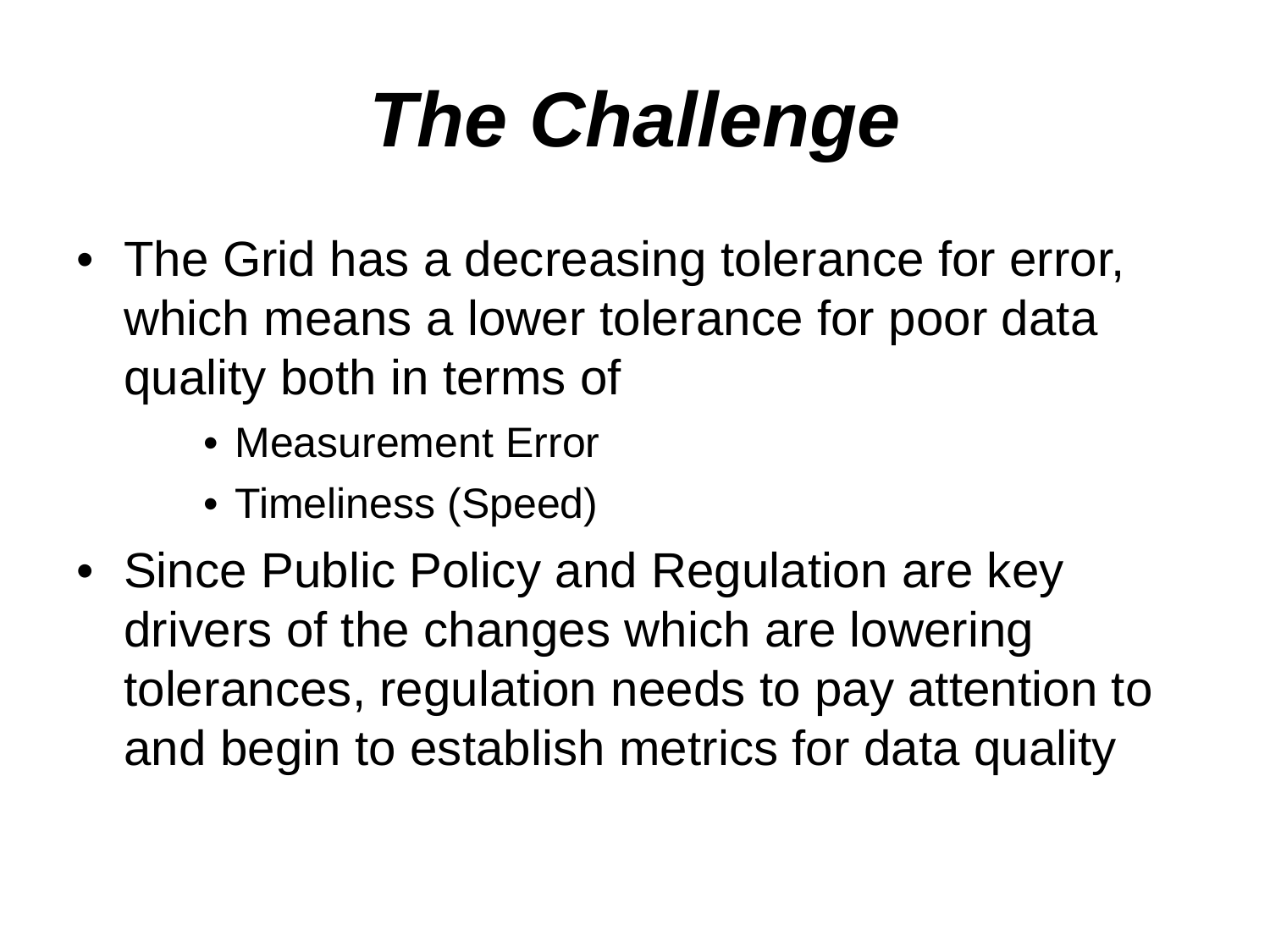- •**Era of Fundamental Change**
	- –**Technology**
	- –**Market Structure**
	- –**Regulation**
- •**Change Impacts Markets**
- •**Framework for Managing Change**
	- –**Identify market impacts**
	- –**Isolate variables that capture market impact**
	- –**Deploy tools to drive performance**
- •**Case Studies**
	- –**CPS Standards**

FERC TECHNICAL CONFERENCE Docket No: AD10-12-004 June 2013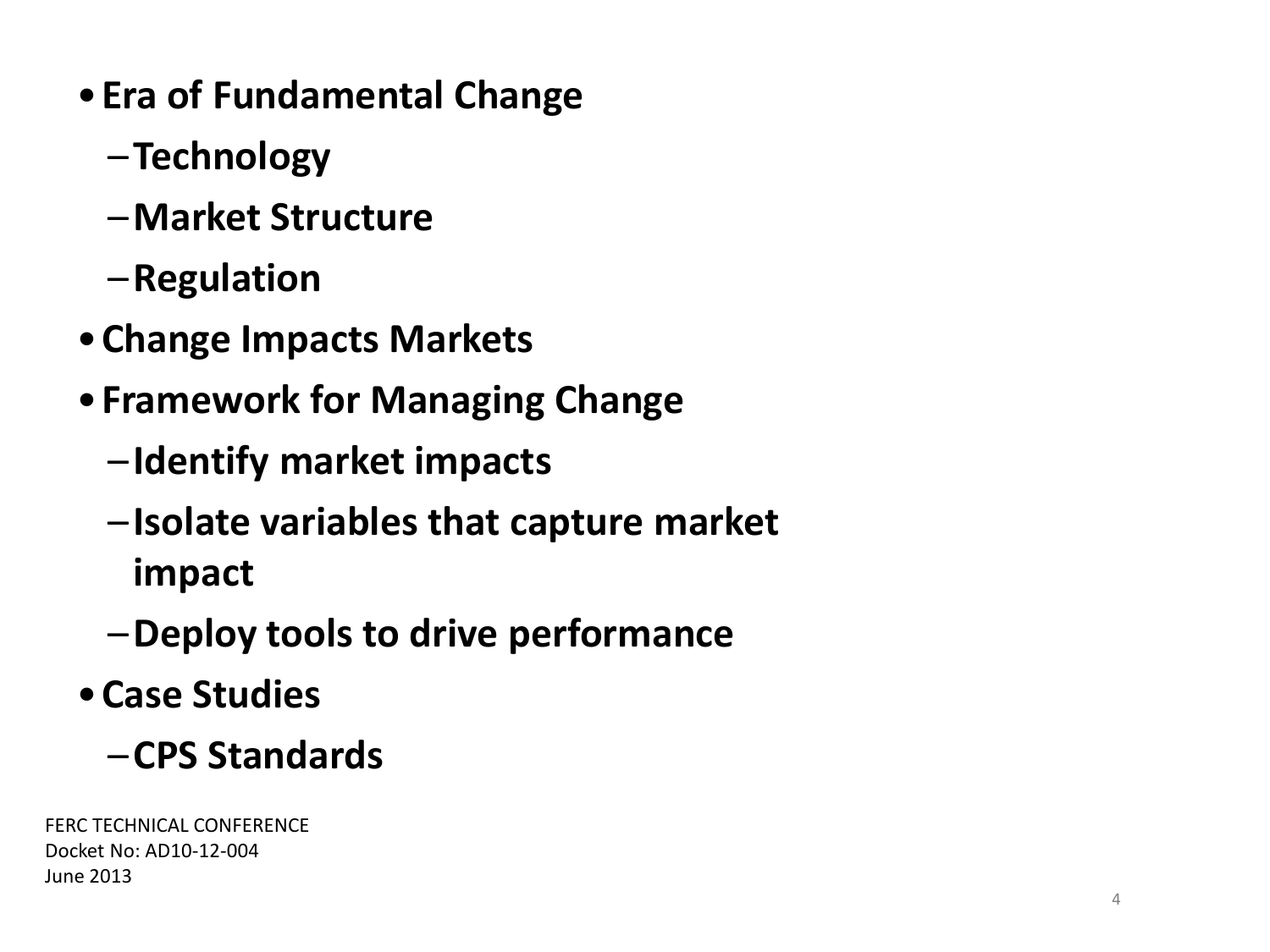# **The Grid is Undergoing Fundamental Change**

- Every aspect of the electrical grid is undergoing fundamental change
	- Changes in technological makeup
	- Changes in industry structure
	- Changes in Public Policy
	- Changes to regulatory authority
- Public Policy and Regulation in particular are driving Grid operating changes, placing sometimes conflicting requirements on operators
- Due to long lead times in system design and implementation, only beginning to see these changes
- Needed: A framework to ensure that all of the regulatory tools available can be deployed to ensure market effectiveness and efficiency during era of change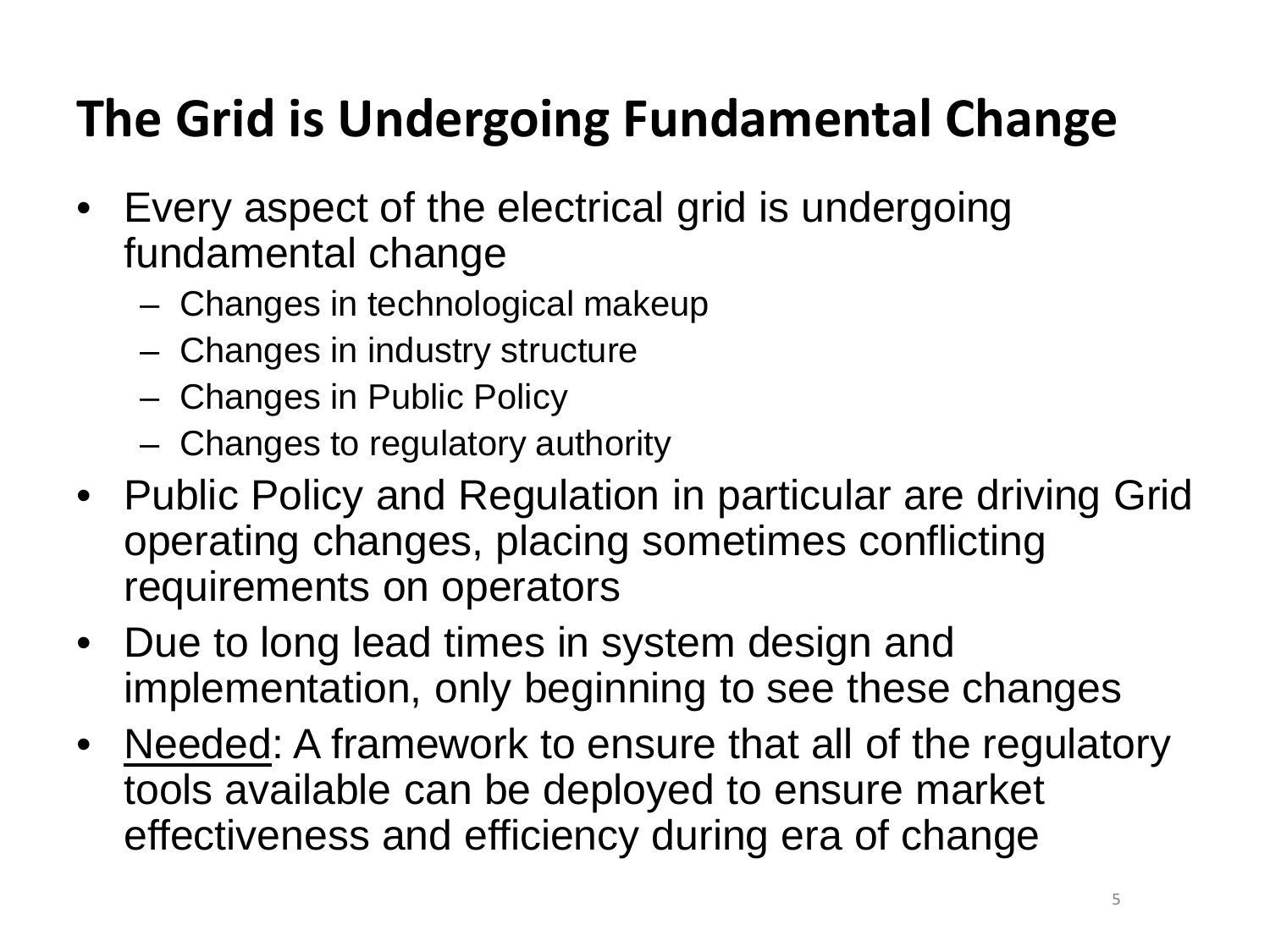### **Technologists Recognize the New Data Quality Need**

*Existing Electrical and Physical Measurement Techniques for Electric Power Will Not Meet the Engineering Requirements of the Future*

Source: EPRI, BPA

- *Electrically, the next generation of monitoring & measurement must be:*
	- Reliable throughout all potential events and not be subject to saturation
	- Broadband and provide information across a much wider harmonic spectrum
	- Able to detect DC phenomena
	- Safe and sufficiently inexpensive to deploy throughout the HV and MV grid
	- Continuously accurate across a broad range of load without excessive recalibration
- *Physically, the next generation of monitoring & measurement should:*
	- Provide direct measurements that do not require complex extrapolation/interpolation
	- Provide continuous information of condition vs. electrical load
	- Be robust and reliable over the long term without excessive maintenance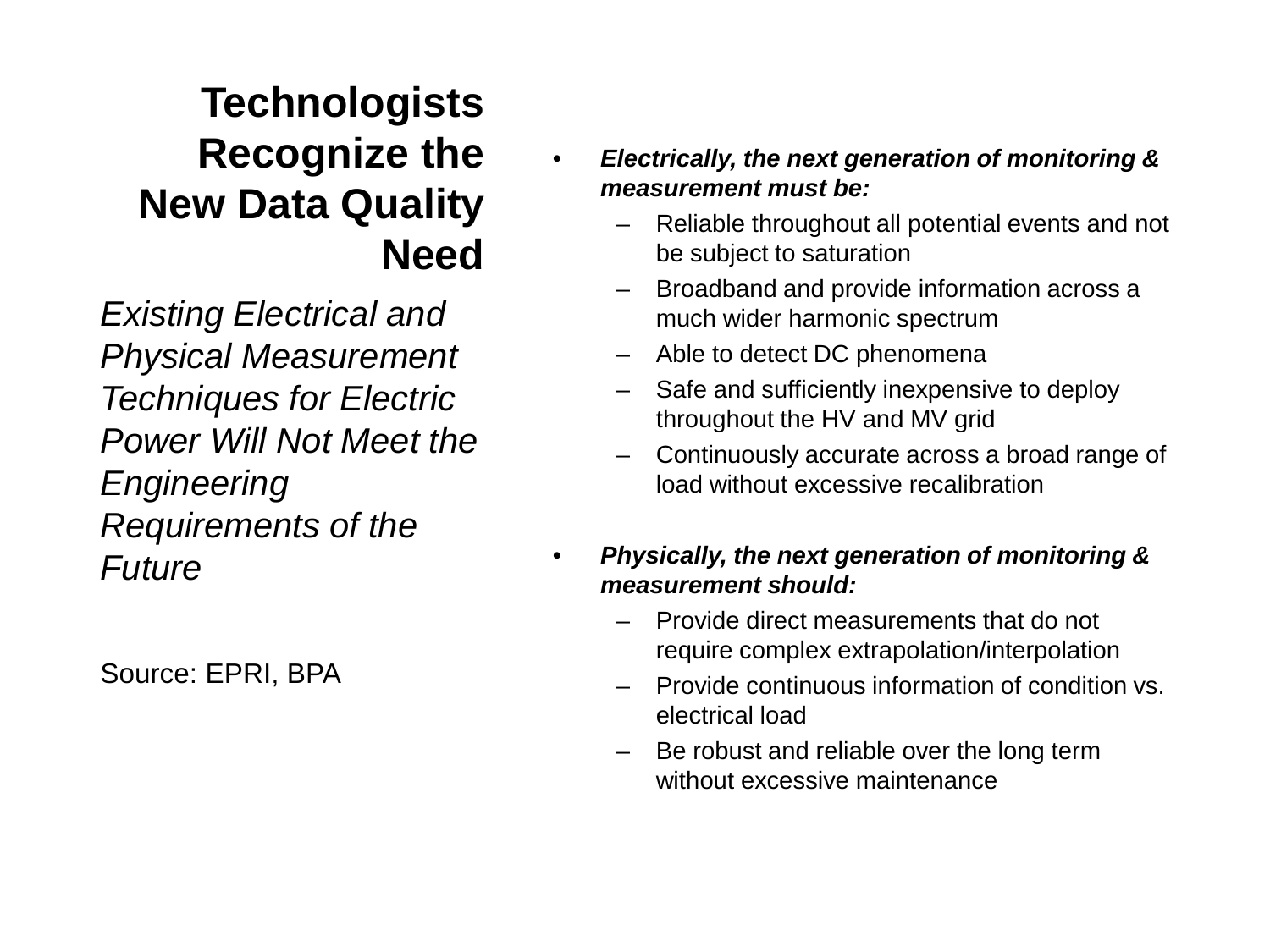# **Evolution of FERC Authority**

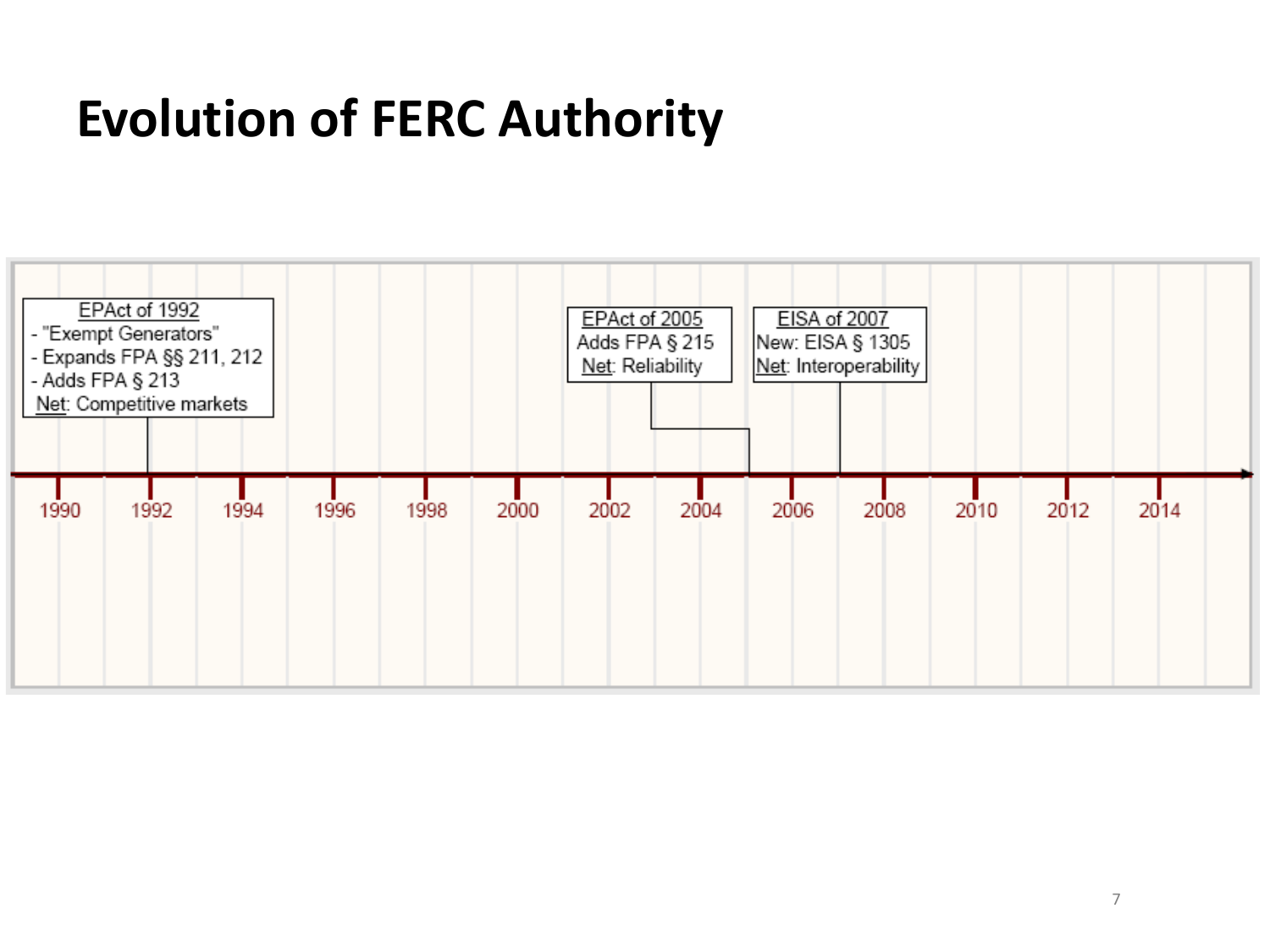# **Evolution of FERC Authority**

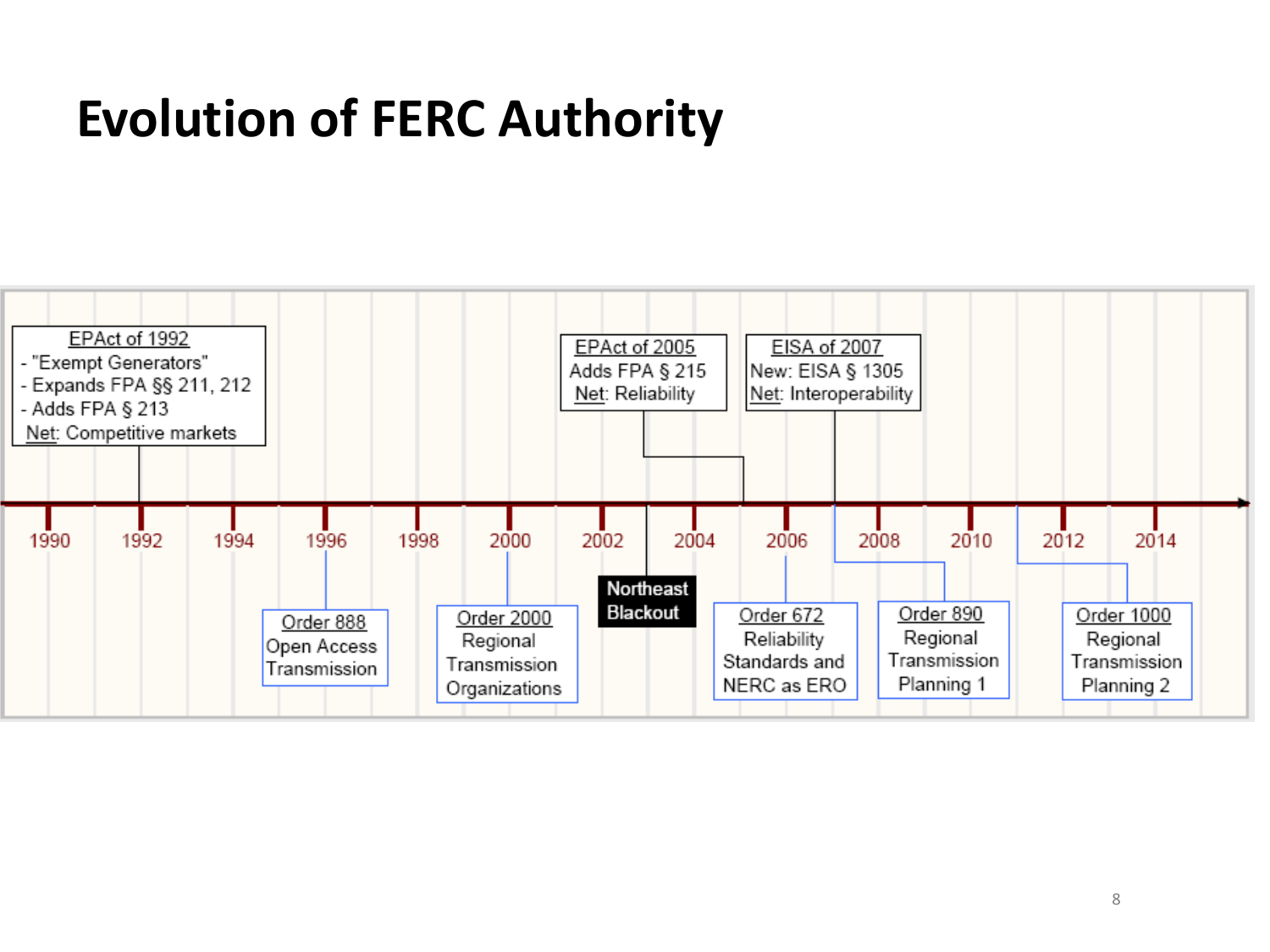## **Ongoing Evolution in Response to Changes**

### **Renewable Portfolio Standard Policies**



Source: Database of State Incentives for Renewables & Efficiency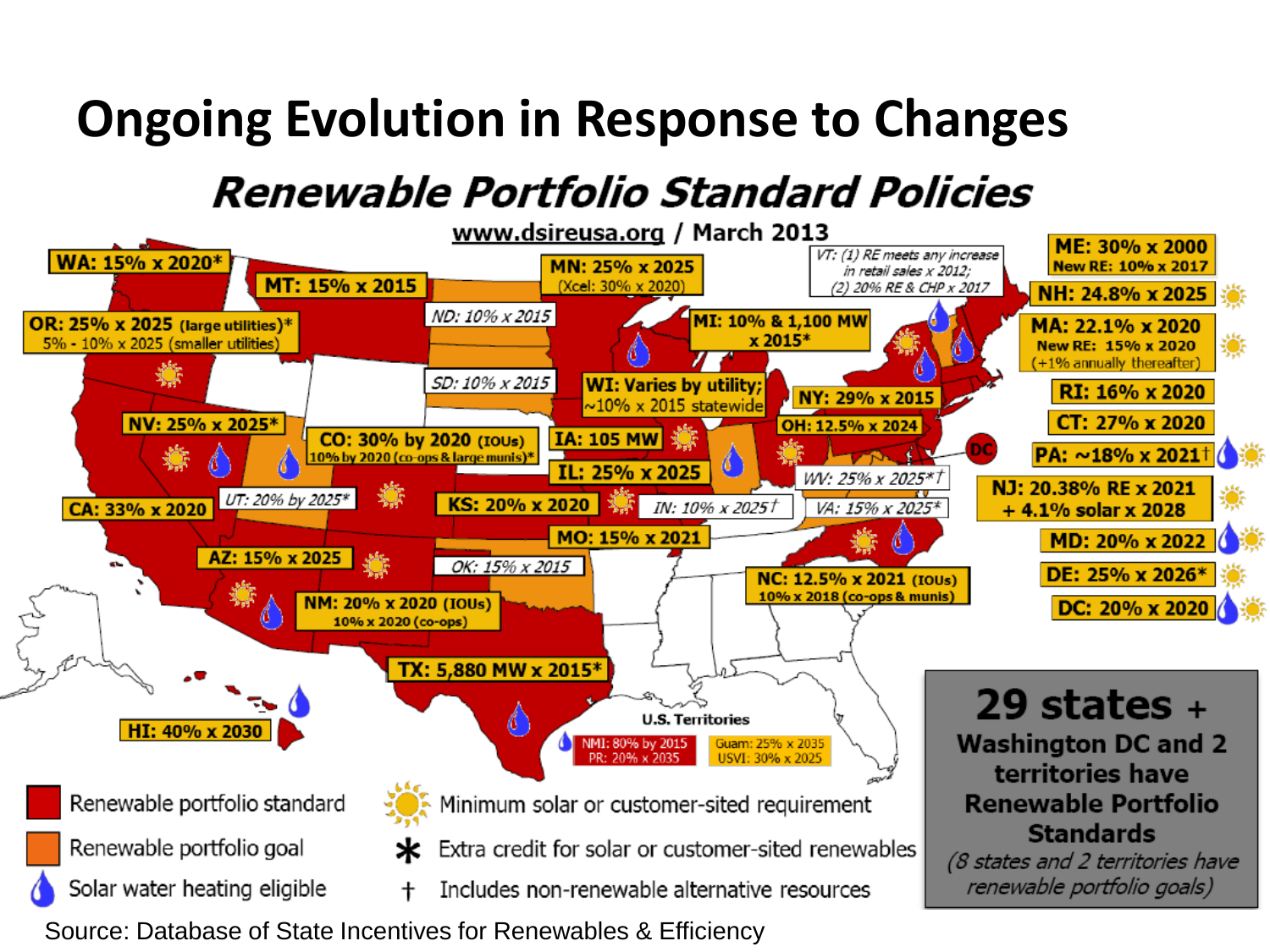# **Converging Changes: Consequences**

- Reduced system tolerances
	- Ability to absorb problems while continuing to meet needs and account for growing list of requirements
		- Requirements include those imposed by reliability, renewables integration, *etc*.
	- Exacerbated by increased uncertainty and variability
- Net: Lower margin for error
- Need for increased system control to ensure proper market function
- Example: Market impacts of transmission loading relief
	- Use more expensive local energy rather than imported energy
	- FERC, Electric Transmission Constraint Study (2001)
	- CERTS, National Transmission Grid Study (2002)
	- DOE, National Electric Transmission Congestion Studies (2006, 2009)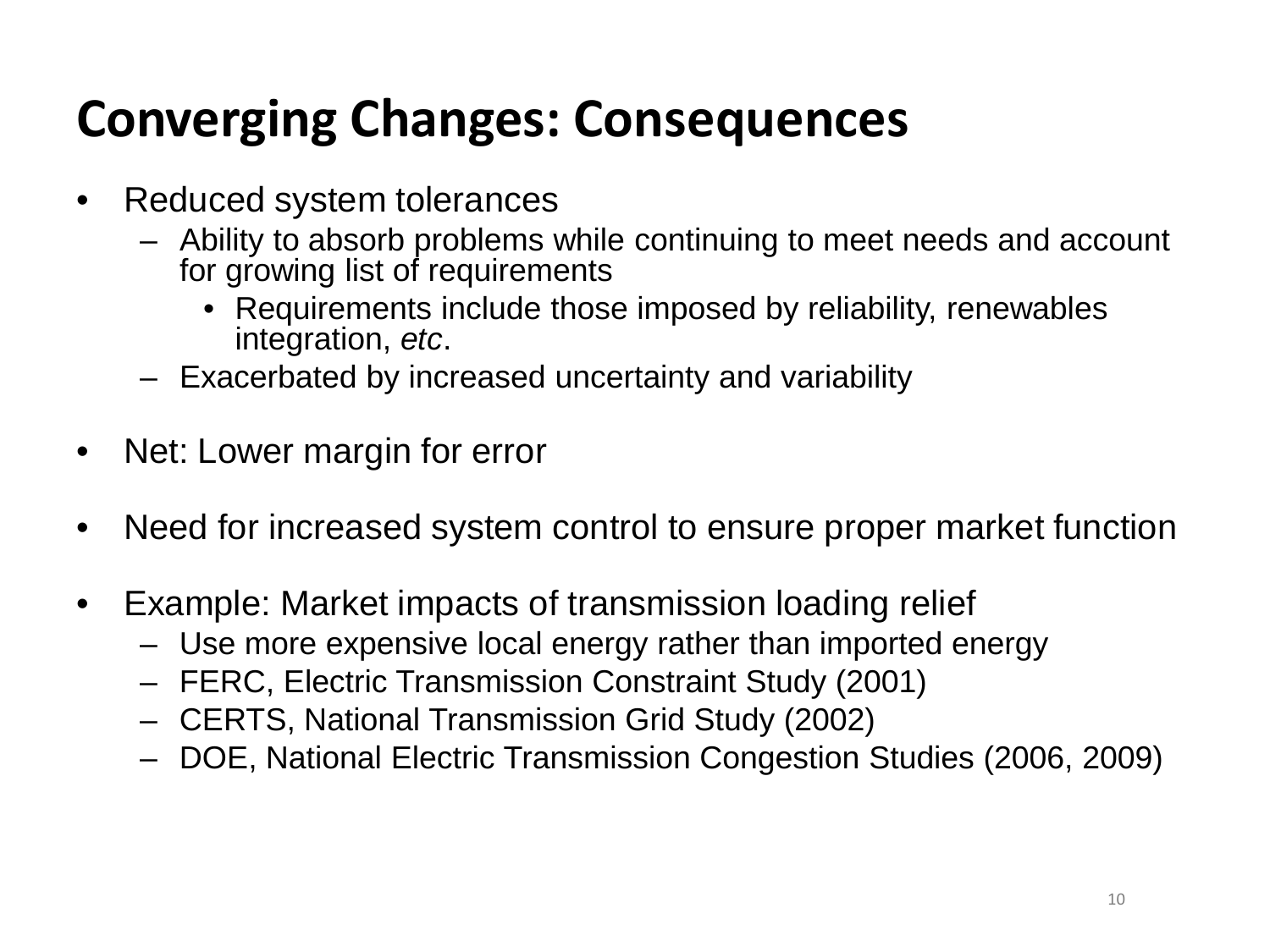

Source: CERTS, National Transmission Grid Study, Chapter 2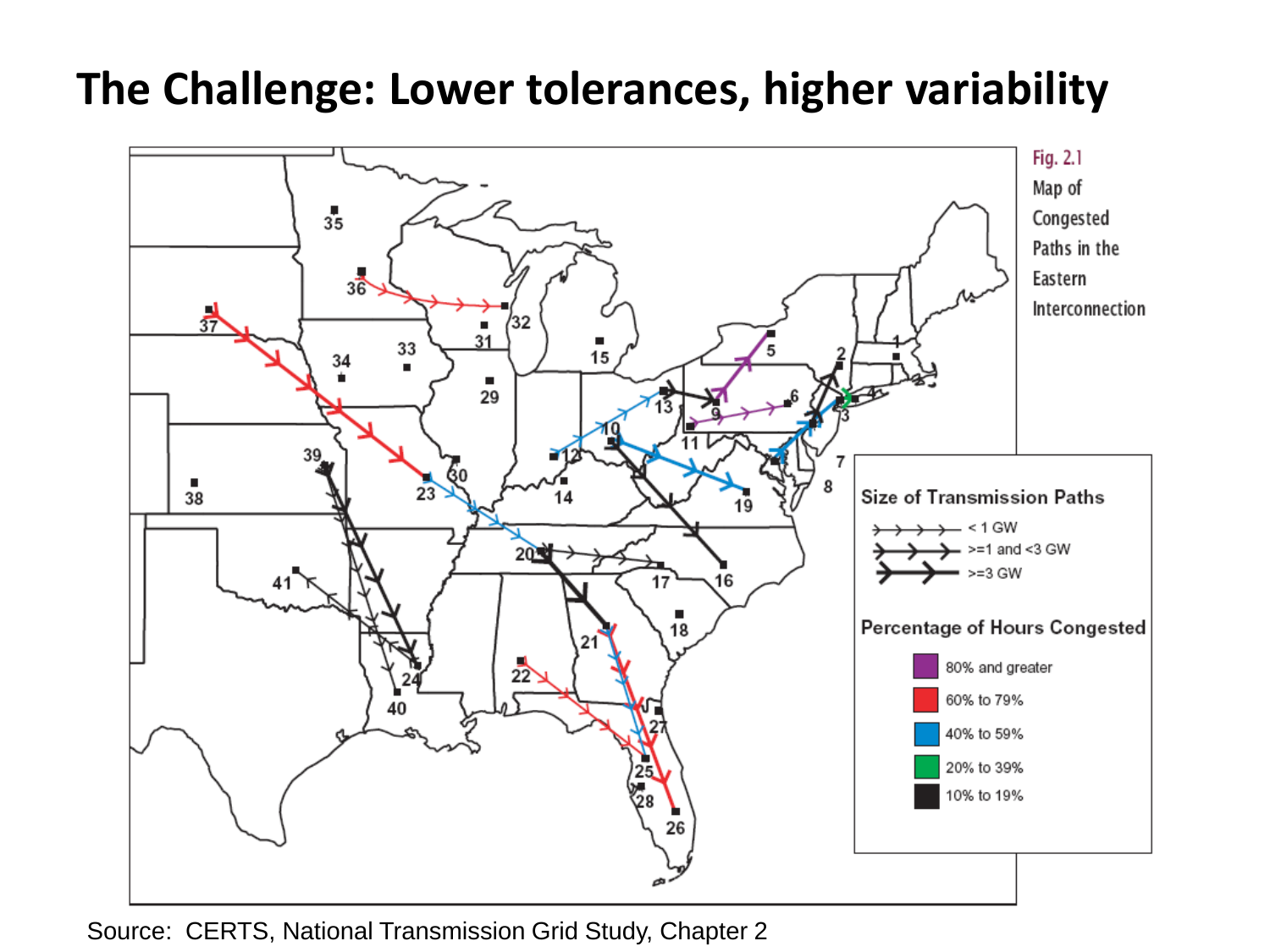

#### Source: CERTS, National Transmission Grid Study, Chapter 2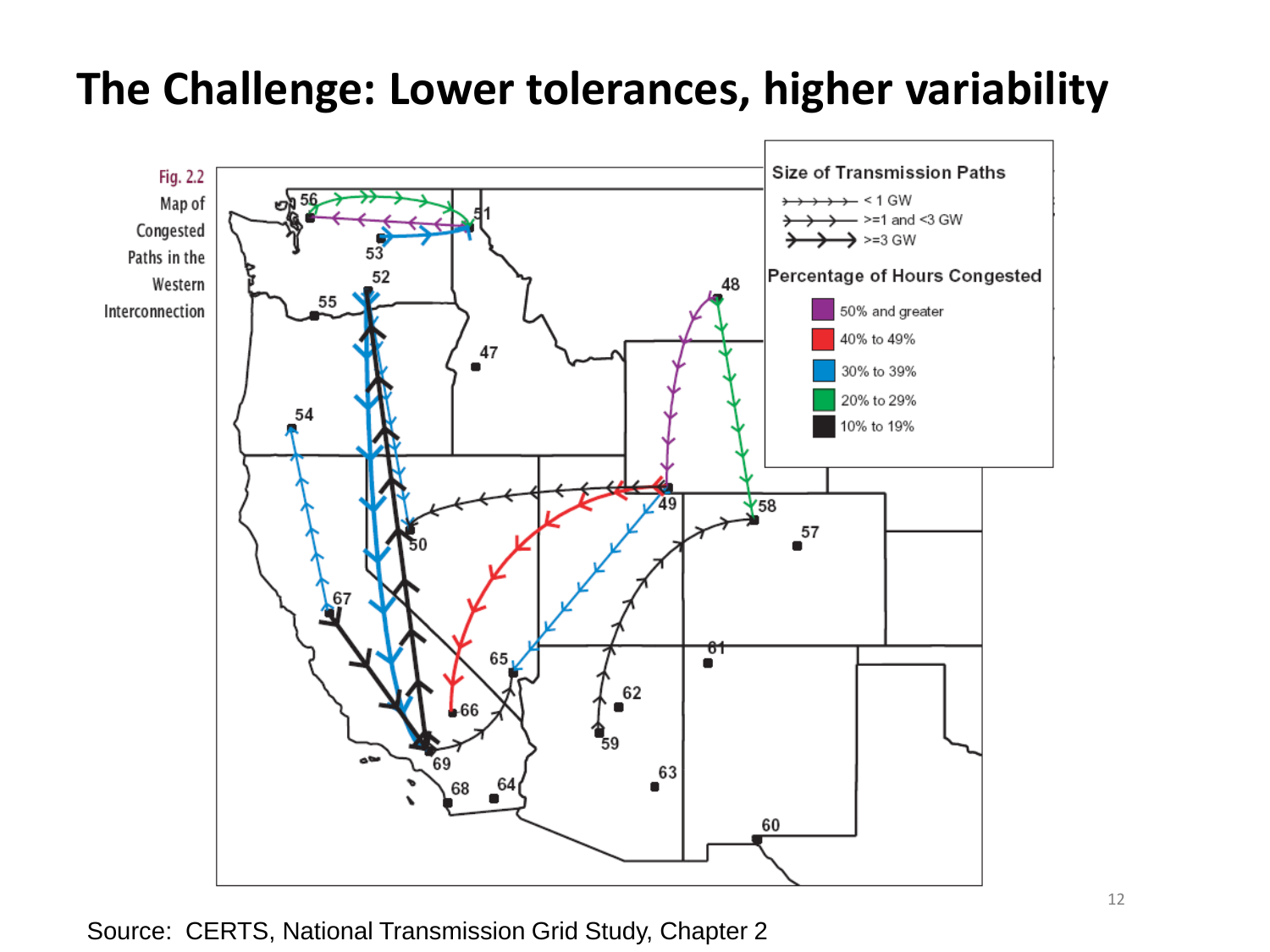

#### Source: NERC, graph from Shively and Ferrare, *Understanding Today's Electricity Business* <sup>13</sup>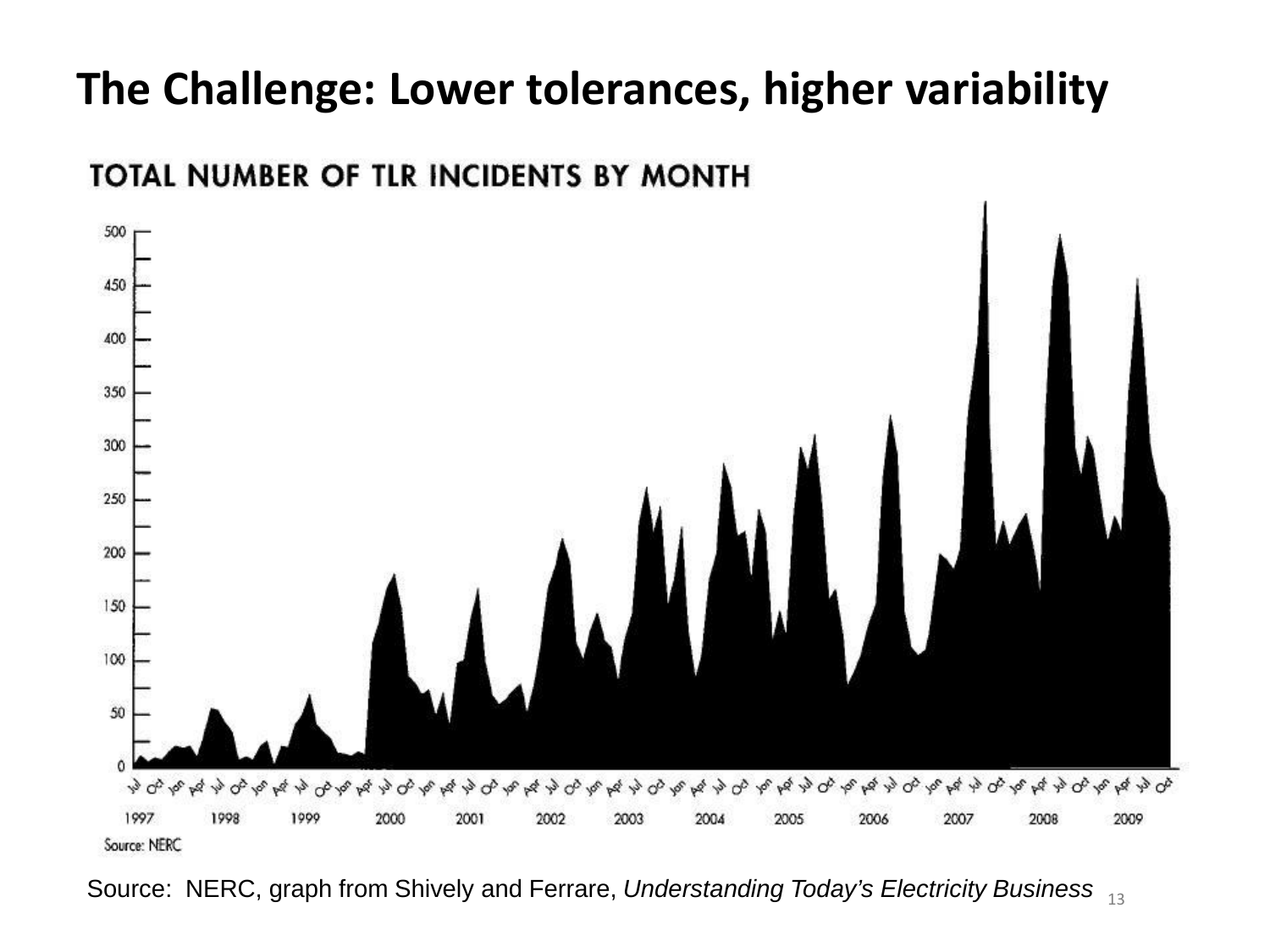

Source: NERC, TLR Logs 14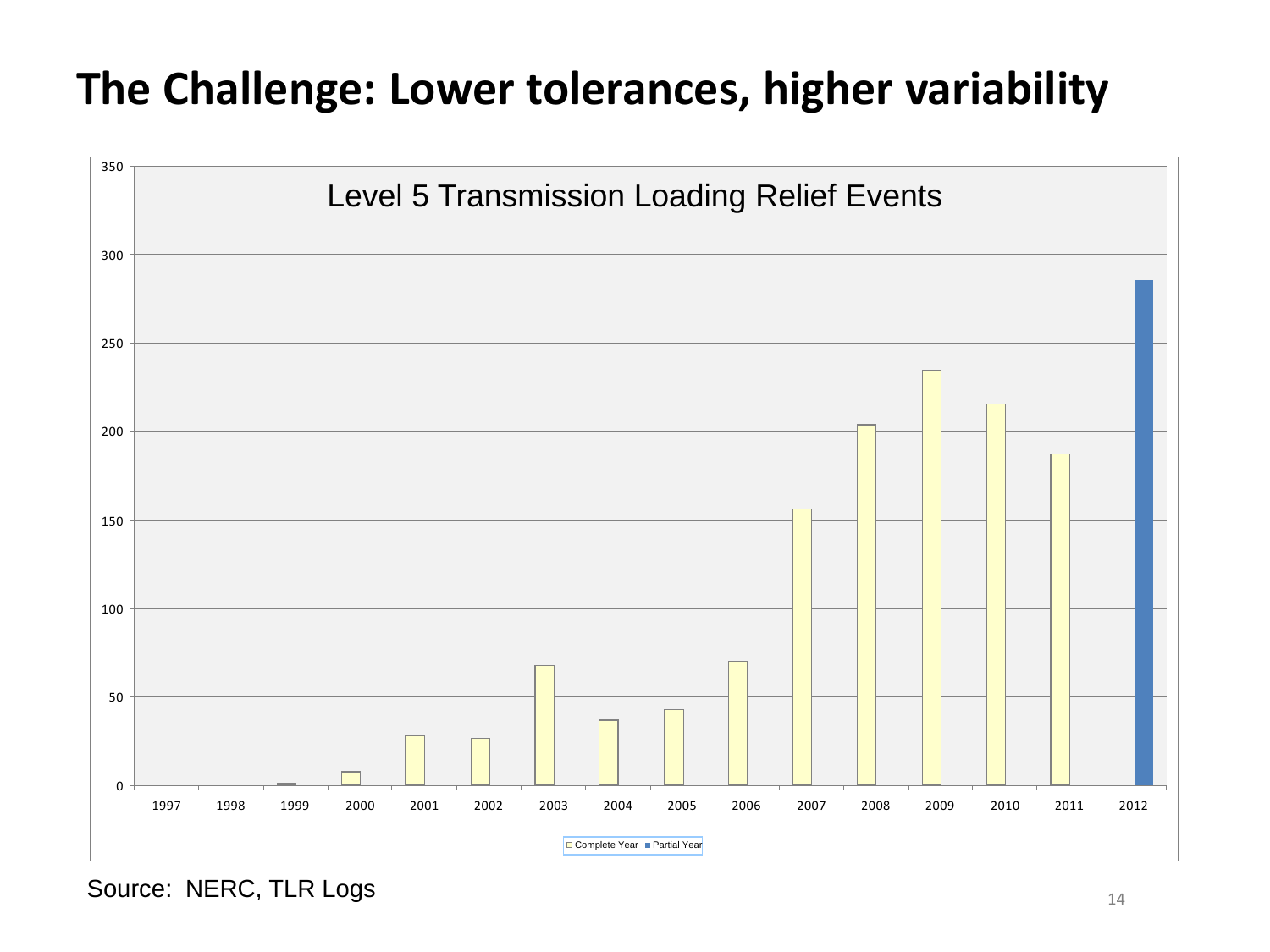### No Wind/Solar

### High renewables case



Source: NREL, *Western Wind and Solar Integration Study* at 15 (2010)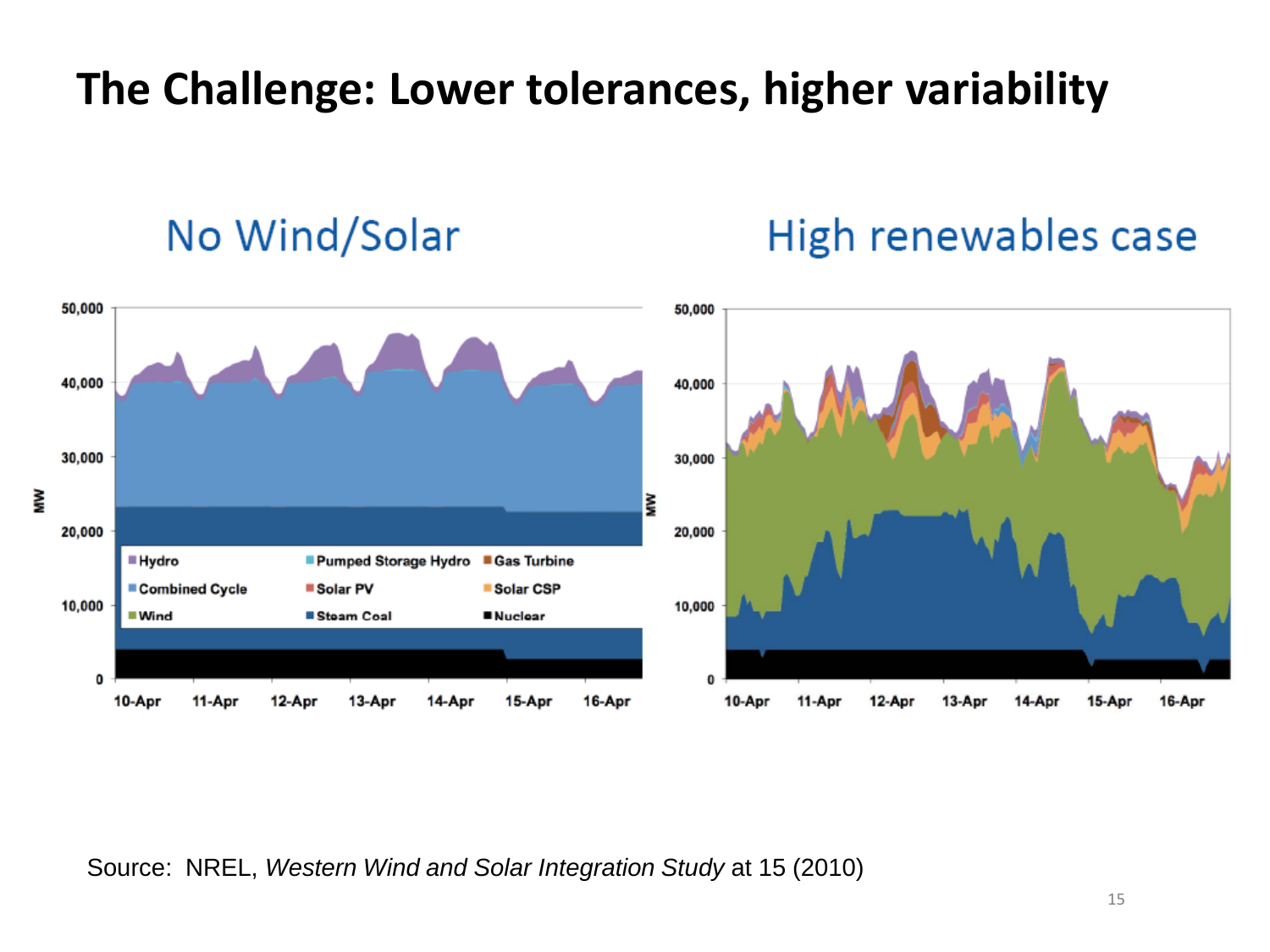# **Importance of Identifying Market Impacts**

- Understanding market impacts of changes increasingly important:
	- Systems are operated closer to capacity
	- Variability and uncertainty in generation mix increases
	- Margin for error decreases
- Best possible information critical:
	- Identify key variables that have market impact
	- Understand the dynamics of market impacts (i.e. who bears burdens?) of the changes
	- Design performance metrics to address impacts
- In absence of standard metrics, allocation of burden is an irrational one
	- Creating disincentives for desired performance
	- Increasing margin of error, not reducing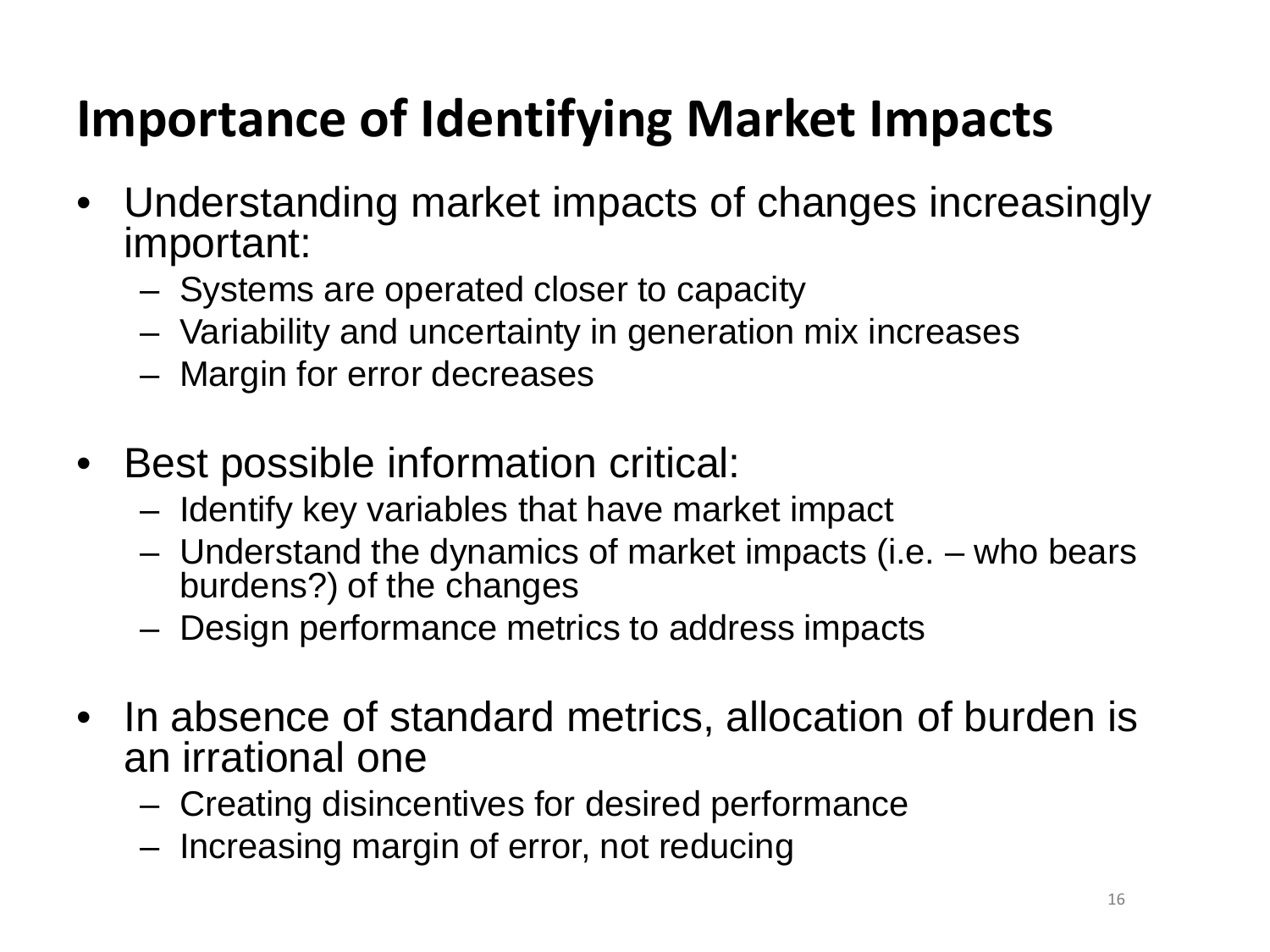### **Improved System Assessment and Management Tools Critical to Identify & Address Impacts**

- Reduced tolerances and lower margin for error require system awareness and management
	- Allows recognition and mitigation of market impacts
- The questions FERC asks and addresses to mitigate market impact must be understood in terms of the technical, structural, and regulatory trends
- Software-based systems allow FERC to assess the market impacts of these changes
	- Beyond providing market planning and efficiency tools for operators
	- Example: DOE's Policy Office Electricity Modeling System
- Software-based systems allow FERC to evaluate what actions to take to ensure proper market function
	- Reliable, efficient operation of system at low cost to consumers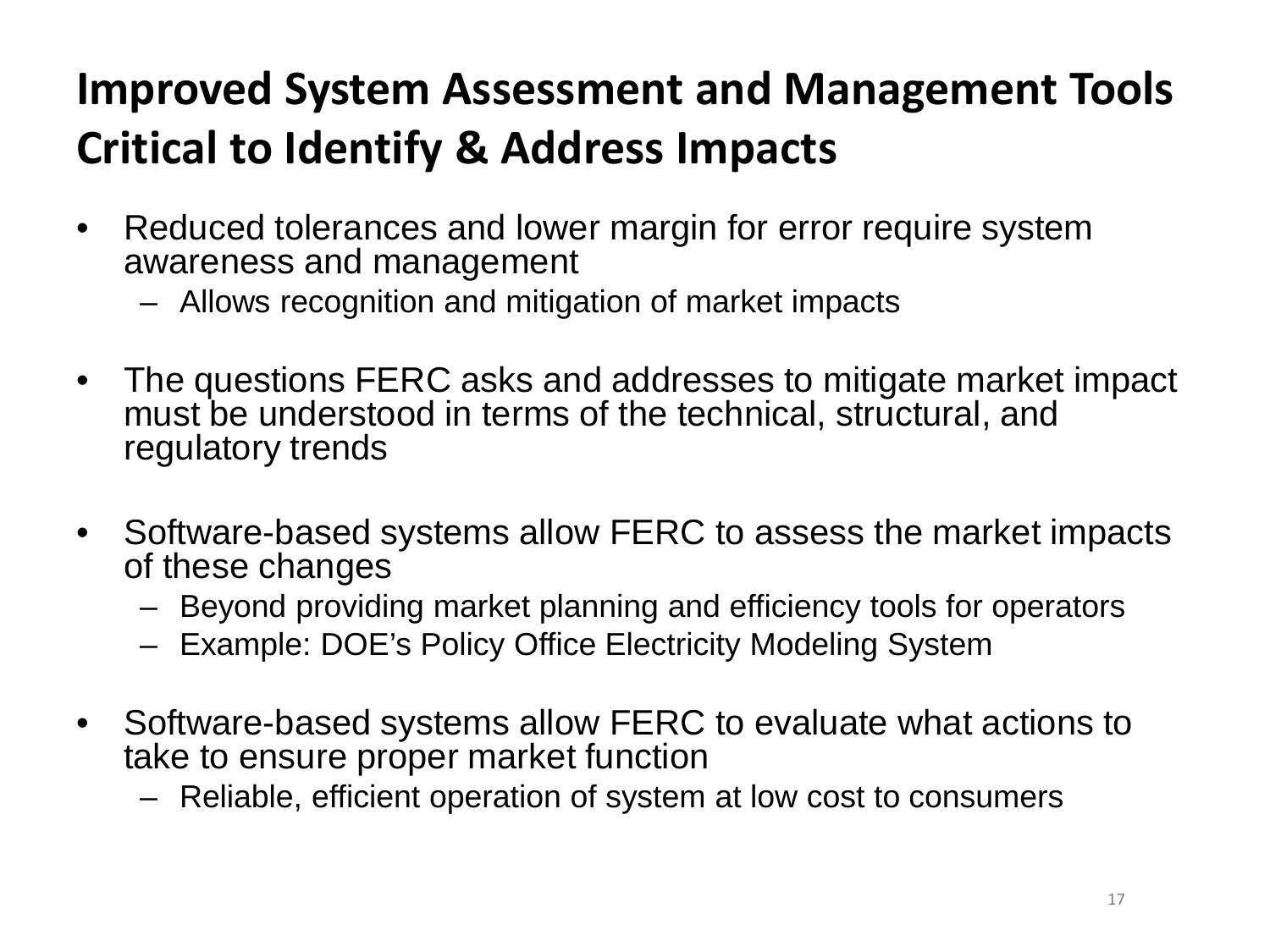# **Identifying Market Impacts**

- Goal: Understand system dynamics to ensure that no artificial barriers are present or are created
- Can be achieved by identifying where technology or structure may cause significant market dysfunction
- Once these areas are identified, burdens to market participants can be assessed and made explicit
- Absence of data standards along certain performance metrics acts as an effective barrier because:
	- No means to measure performance
	- Implicit burden-shifting under *ad hoc* allocation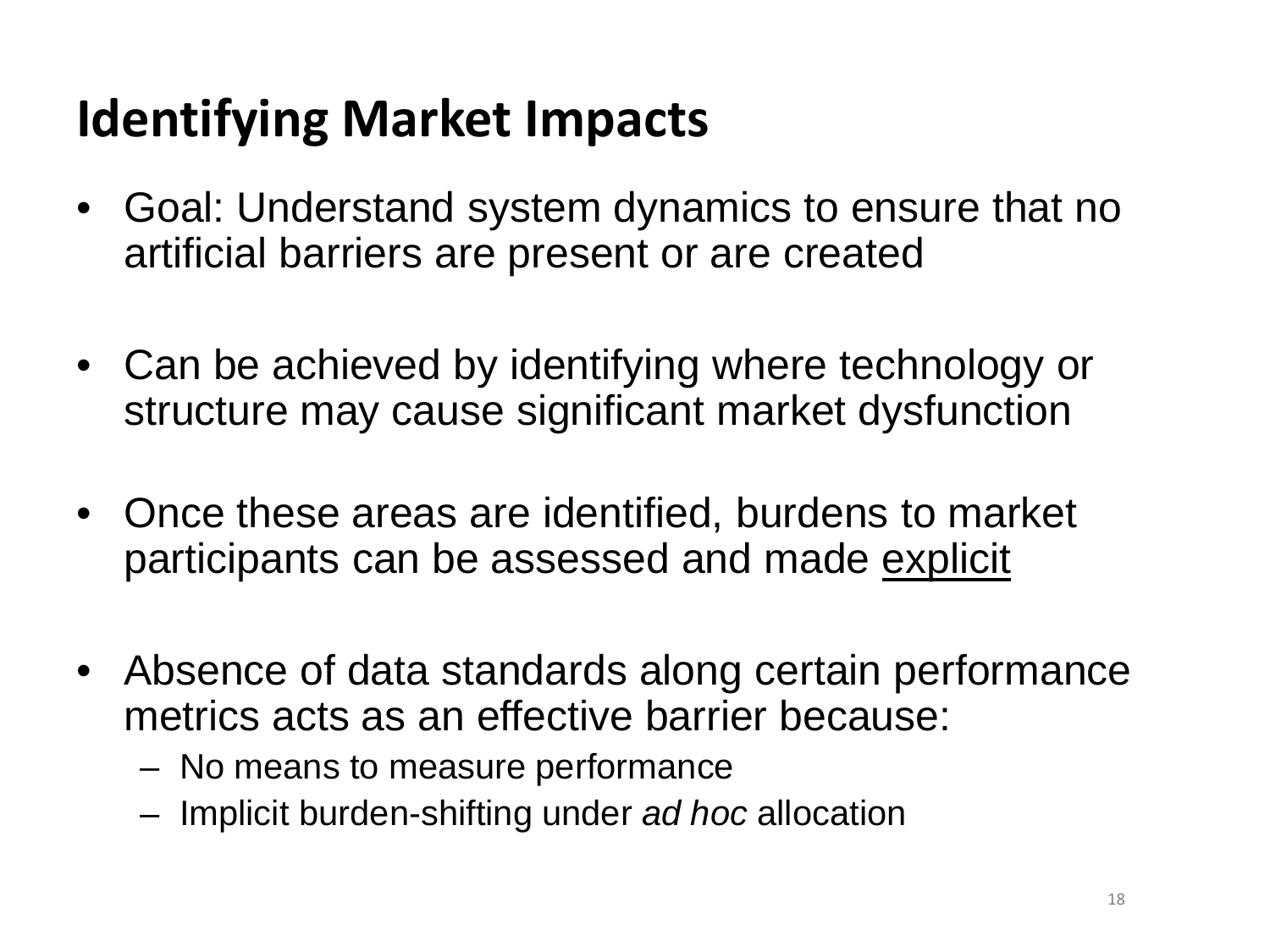### **Established Metrics Empower Management and Forecasting Tools**

- "The quality of information supplied by these tools depends upon the quality of telemetry and other real-time data…" *NERC 2011 Operating Committee Report*
- Once information needs are established (i.e. what variables are critical), software based-tools assist in modeling and operations
	- But inherently dependent upon underlying data and its accuracy
- Uniformity regarding the variables to be measured and targets to be achieved reduces range of error and permits increased control
- Examples
	- Integration of real-time load data with transmission line rating software
	- Design, tune, and update operating and planning models to minimize error around different metrics, including variable generator output
	- Optimize transmission switching while accounting for the stability impacts of distributed generation

Sources: NERC, Real-Time Application of Synchrophasors for Improving Reliability (2010) NERC, Special Report, Potential Bulk Reliability Impacts of Distributed Resources (2011) NERC, Comments in Response to FERC VER NOI, Docket No. RM-10-11 (Apr. 2010)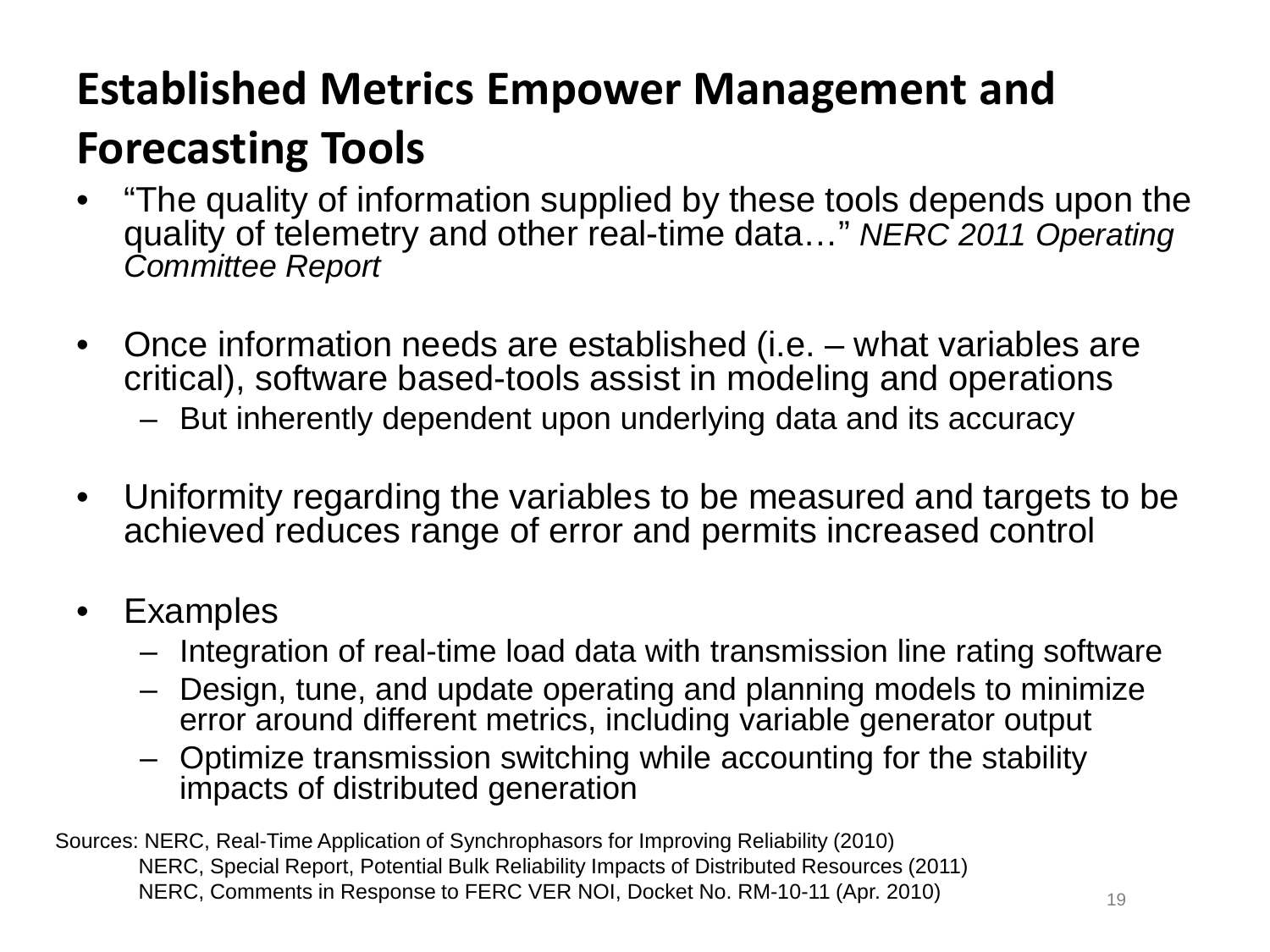# **Establishing Performance Metrics**

- Case Study: CPS Standards (BAL 001-0.1a)
- Open access led to concerns regarding the operational reliability and efficiency of the interconnections
	- Increased need for established control criteria
	- Desire to allocate control burden equitably among all participants
- Critical metric identified: Frequency
- Performance metrics:
	- Balancing area contribution to control frequency error
	- Bound unscheduled flows between balancing areas

Source: Electric Power Research Institute (Jaleeli and VanSlyck), *Control performance standarৣds and procedures for interconnected operation*, TR-107813 at iv (1997)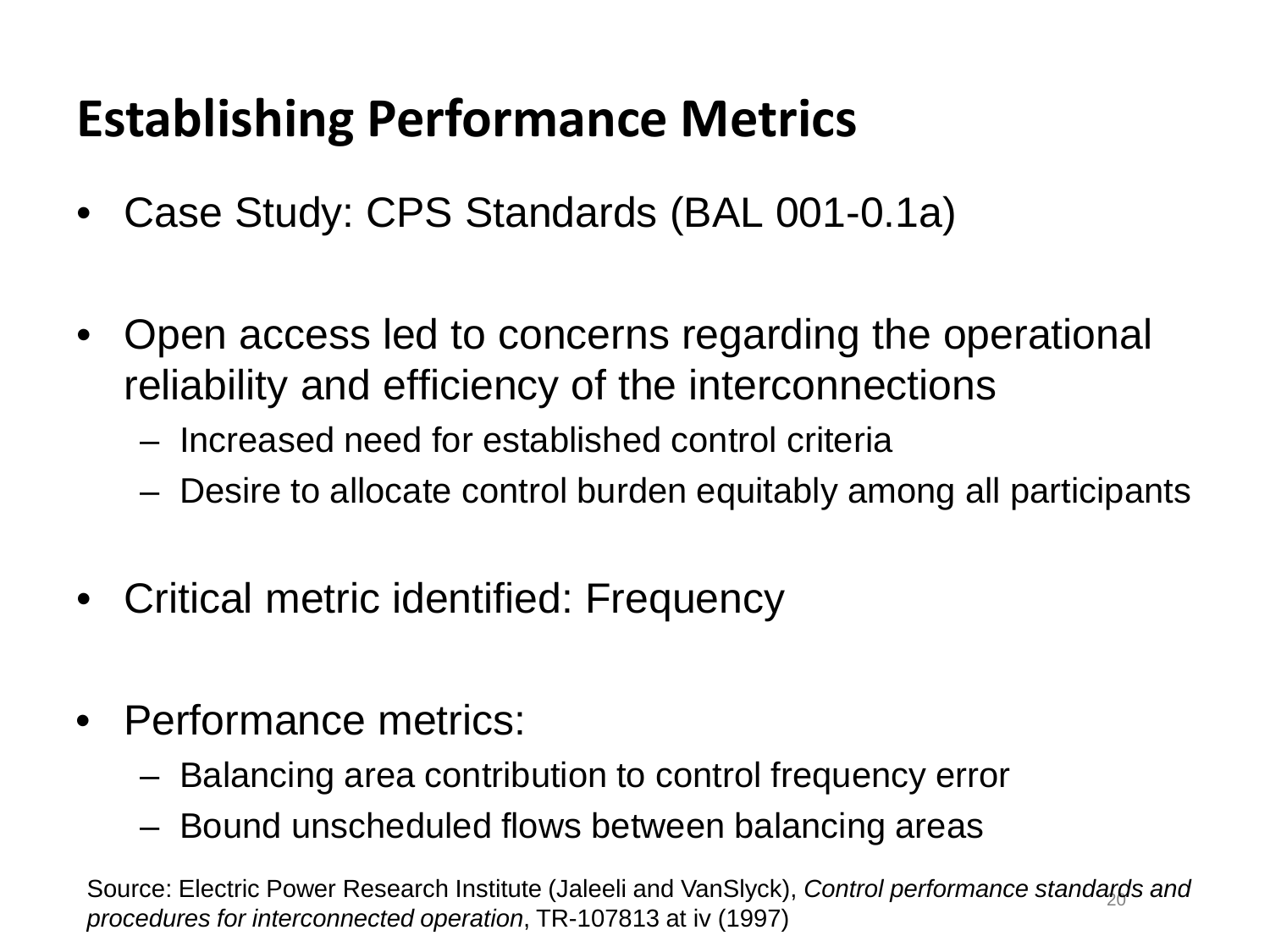# **Establishing Performance Metrics**

- Case Study: CPS Standards (BAL 001-0.1a), cont.
- Performance measured over short term and long term – Penalties for underperformance
- Uniform rules reduce range of error, allocate burdens explicitly among market participants
- Questions:
	- Is frequency the only metric that can or should be measured in a similar manner? Can a similar approach work with other metrics?
	- Are penalties the best means to achieve objectives? Would market-based alternative incent better performance?

21 Source: Electric Power Research Institute (Jaleeli and VanSlyck), *Control performance standards and procedures for interconnected operation*, TR-107813 at iv (1997)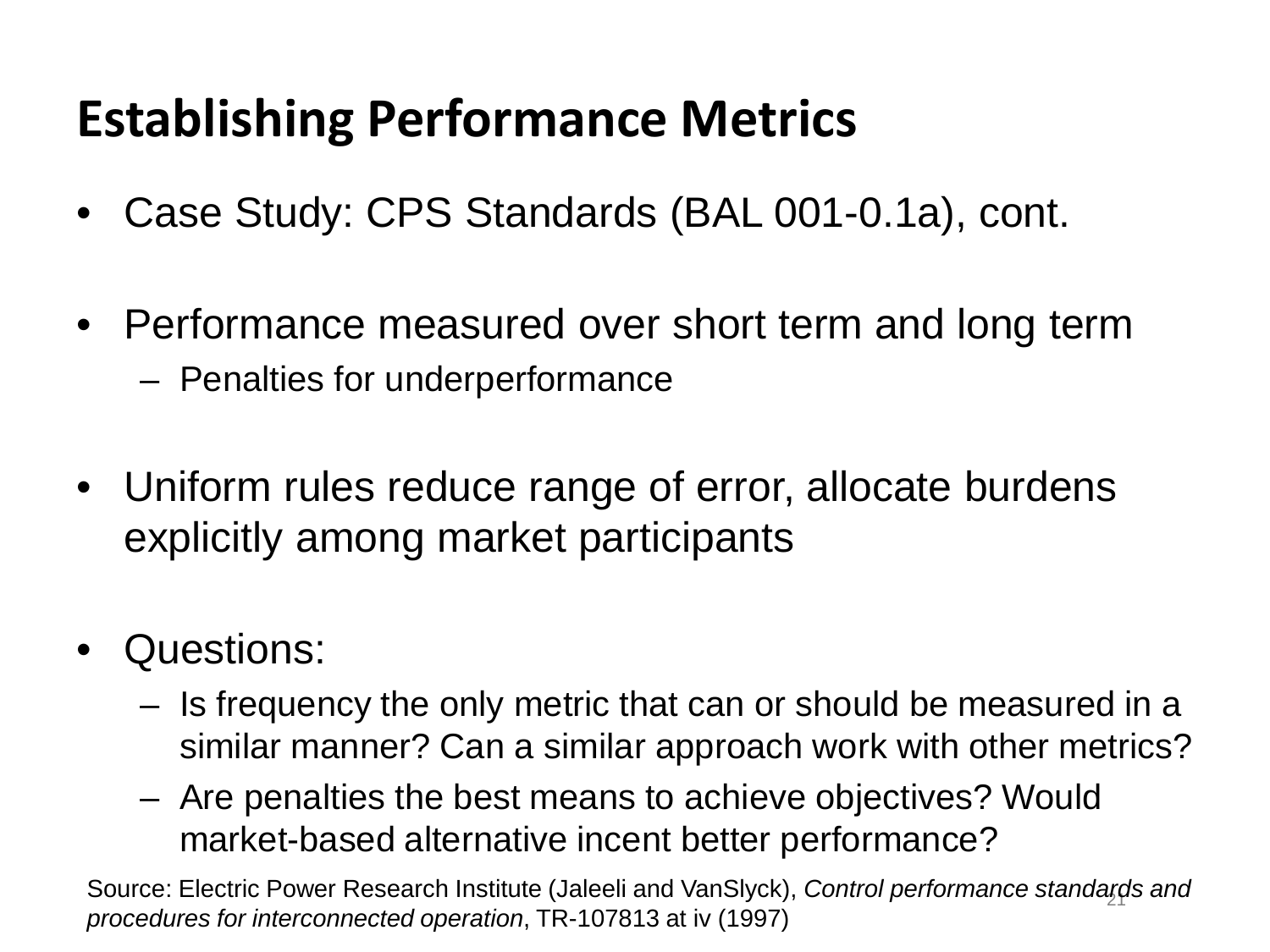# Conclusion

- 20<sup>th</sup> Century: Static, centralized, command and control model for Grid engineering and operations
- 21<sup>st</sup> Century: "Transactional" power system dynamic, distributed, network-based model for engineering and operations

To successfully manage (whether in operational or market terms)… need improved data quality and metrics:

> *Reduce Error Improve Timeliness*